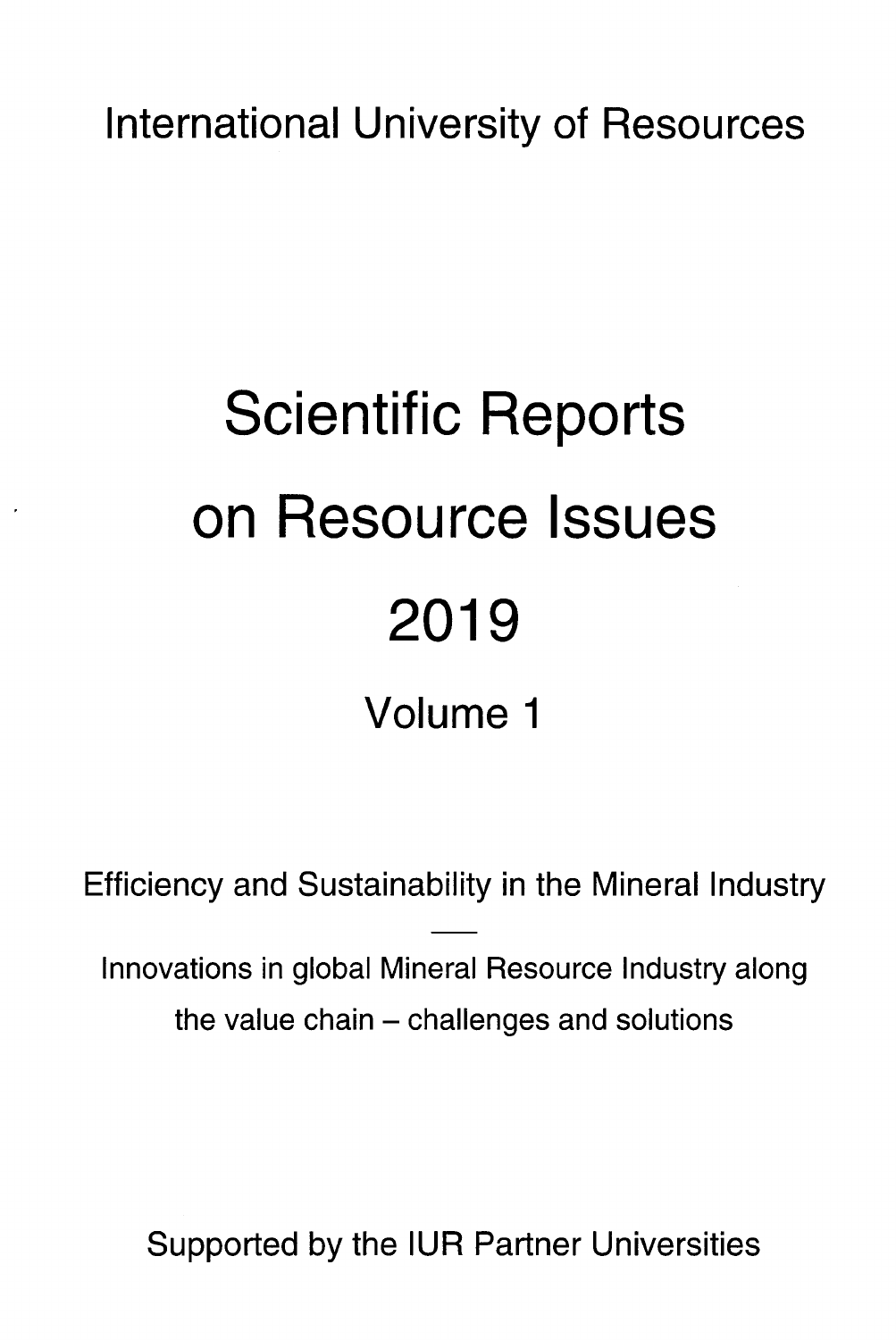## Table of Content

| Table of Content                                                                                                                                                             | 1  |
|------------------------------------------------------------------------------------------------------------------------------------------------------------------------------|----|
| Preface                                                                                                                                                                      | 9  |
| <b>GEOLOGY-MINERALOGY</b>                                                                                                                                                    | 11 |
| <b>GEOECOLOGY-HYDROLOGY</b>                                                                                                                                                  |    |
| SELECTIVE EXTRACTION OF COBALT AND COPPER FROM A CHILEAN MINE<br>WATER BY ION EXCHANGE                                                                                       | 12 |
| Abeywickrama J., Hoth N., Ussath M., Drebenstedt C.                                                                                                                          |    |
| COMPARISON OF MPAES AND ICP METHOD FOR DETERMINATION OF ELEMENT<br>CONCENTRATIONS IN SAMPLES OF SEQUENTIAL EXTRACTION                                                        | 17 |
| Grimmer M., Günther J., Flower L.                                                                                                                                            |    |
| MINERAL AND PETROGRAPHIC FEATURES AND THERMO-BAROMETRY OF<br>PRECAMBRIAN COMPLEXES OF THE NY FRIESLAND PENINSULA (SVALBARD<br>ARCHIPELAGO)                                   | 21 |
| Khayyati K.S.                                                                                                                                                                |    |
| PETROLEUM PROSPECTS OF MIDDLE PALEOZOIC SEQUENCES IN THE<br>SOUTHERN PART OF VILUYUI SYNECLISE                                                                               | 28 |
| Cherdantsev G.A.                                                                                                                                                             |    |
| STUDY OF THE MICROSTRUCTURE OF THE COALS BY THE METHOD OF LASER-<br>ULTRASONIC SPECTROSCOPY                                                                                  | 36 |
| Ivanov P.N., Cherepetskaya E.B., Gapeev A.A.                                                                                                                                 |    |
| INVESTIGATION OF CHEMICAL COMPOSITION AND GENESIS OF ANTIGORITE IN<br>NICKELIFEROUS WEATHERING CRUST OF THE ELOV DEPOSIT (URALS)                                             | 45 |
| Nikolaeva E.S., Talovina I.V., Nikiforova V.S.                                                                                                                               |    |
| MODELLING OF HYDROGEOLOGICAL PROCESSES AFFECTING THE STABILITY<br>OF THE OPEN-PITSIDES OF THE KOASHVA APATITE-NEPHELINE ORE DEPOSIT<br>USING NUMERICAL FINITE ELEMENT MODELS | 51 |
| Rychazhkov A., Sudarikov S.                                                                                                                                                  |    |
| <b>GEOTECHNICS-SURVEYING</b>                                                                                                                                                 | 57 |
| MULTIVARIATE EVALUATION OF THE STATE OF THE "ARRAY-FOUNDATION"<br>IN THE SOFTWARE PACKAGE PLAXIS 2D                                                                          | 58 |
| Belov O.D., Sas I.E., Bagryantsev D.M.                                                                                                                                       |    |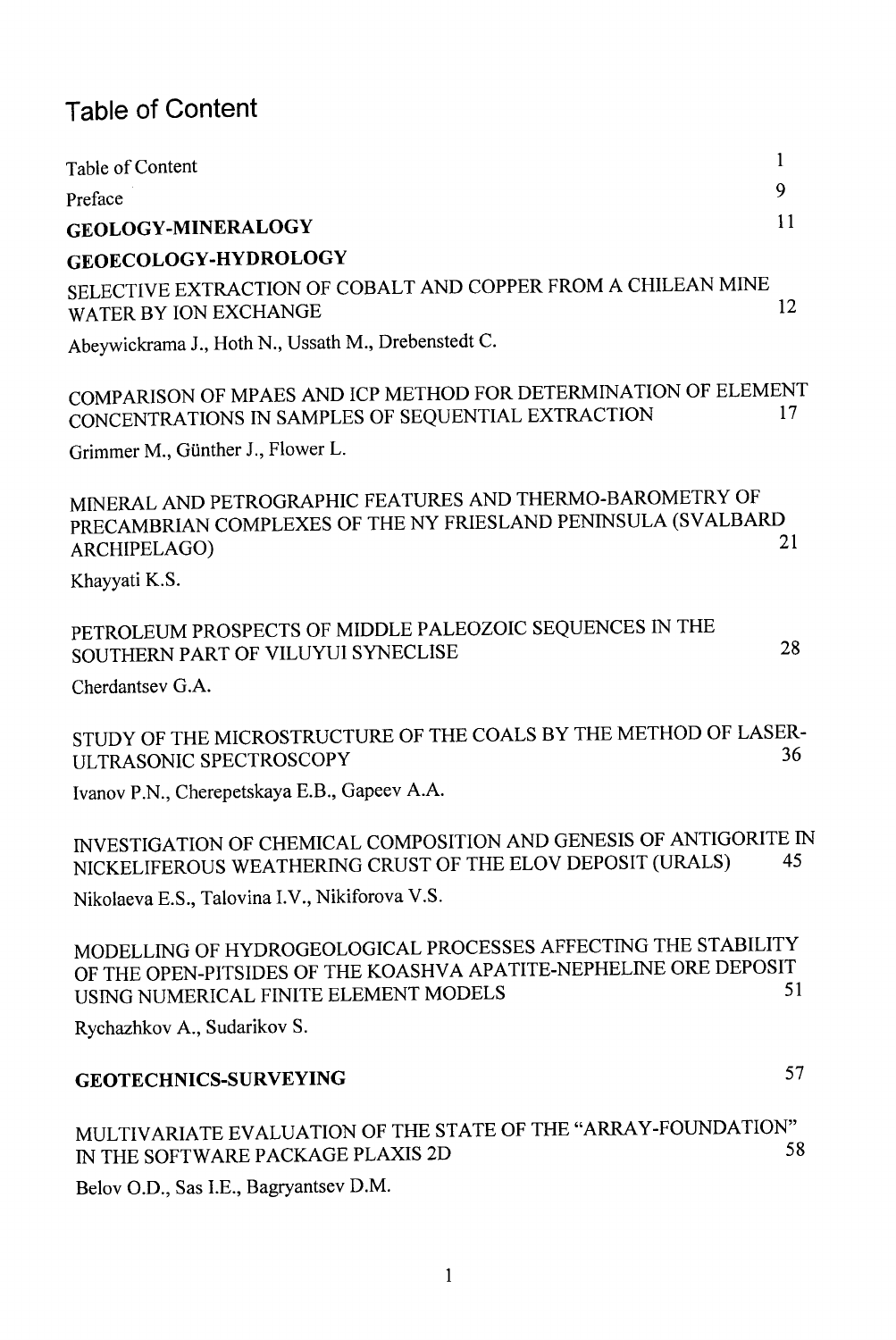| MODERN MINE SURVEY TECHNIQUES IN THE PROCESS OF MINING<br>OPERATIONS IN OLPENPIT MINES (QUARRIES)                                                         |     |
|-----------------------------------------------------------------------------------------------------------------------------------------------------------|-----|
| Blishchenko A. A.                                                                                                                                         | 68  |
| PRELIMINARY STUDY OF TUBULAR PEAT EXTRUSION                                                                                                               |     |
| Fedorov A.                                                                                                                                                | 72  |
| ACTUALITY OF STUDYING THE BEHAVIOR OF GROUNDS IN THE CONDITIONS<br>OF DYNAMIC LOAD (ON THE EXAMPLE OF VASILIEVSKY ISLAND OF ST.<br>PETERSBURG)            |     |
| Izotova V.                                                                                                                                                | 77  |
| ARRANGEMENTS FOR INCREASE THE EFFICIENCY OF MINING OPERATIONS ON                                                                                          |     |
| Kholmskiy A.V., Sidorov D.V.                                                                                                                              | 82. |
| DEPENDANCE BETWEEN THE PARAMETERS OF STORAGE OF ARTIFICIAL SOILS                                                                                          |     |
| Kondakova V., Pospekhov G.                                                                                                                                | 86  |
| EVALUATION PROBLEM OF HARMFUL EFFECTS IN MINING WORKS DURING<br>CONSTRUCTION OF SUBWAY ESCALATOR TUNNELS WITH THE HELP OF SOILS<br><b>FREEZING METHOD</b> |     |
| Mukminova D., Volohov E.                                                                                                                                  | 90  |
| ON IMPACT PARAMETERS OF COMPOSITE STRIKER                                                                                                                 |     |
| Plashchinskiy V.A., Bolobov V.I                                                                                                                           | 95  |
| THE STUDYING OF MARBLE SAMPLES AND EVALUATION OF ELASTIC MODULI<br>USING LASER-ULTRASOUND STRUCTUROSCOPY                                                  |     |
| Shibaev I.A., Belov O.D., Gapeev A.A.                                                                                                                     | 99  |
| DIGITAL CORE - THE STUDY OF POROSITY IN ROCKS BASED ON LASER-<br>ULTRASOUND STRUCTUROSCOPY                                                                |     |
| Shibaev I.A.                                                                                                                                              | 106 |
| <b>MINING</b>                                                                                                                                             |     |
|                                                                                                                                                           | 111 |
| SUBSTANTIATION CRITERION OF REGULATION MODE OF OPENCAST                                                                                                   |     |
| Bekher V. G.                                                                                                                                              | 112 |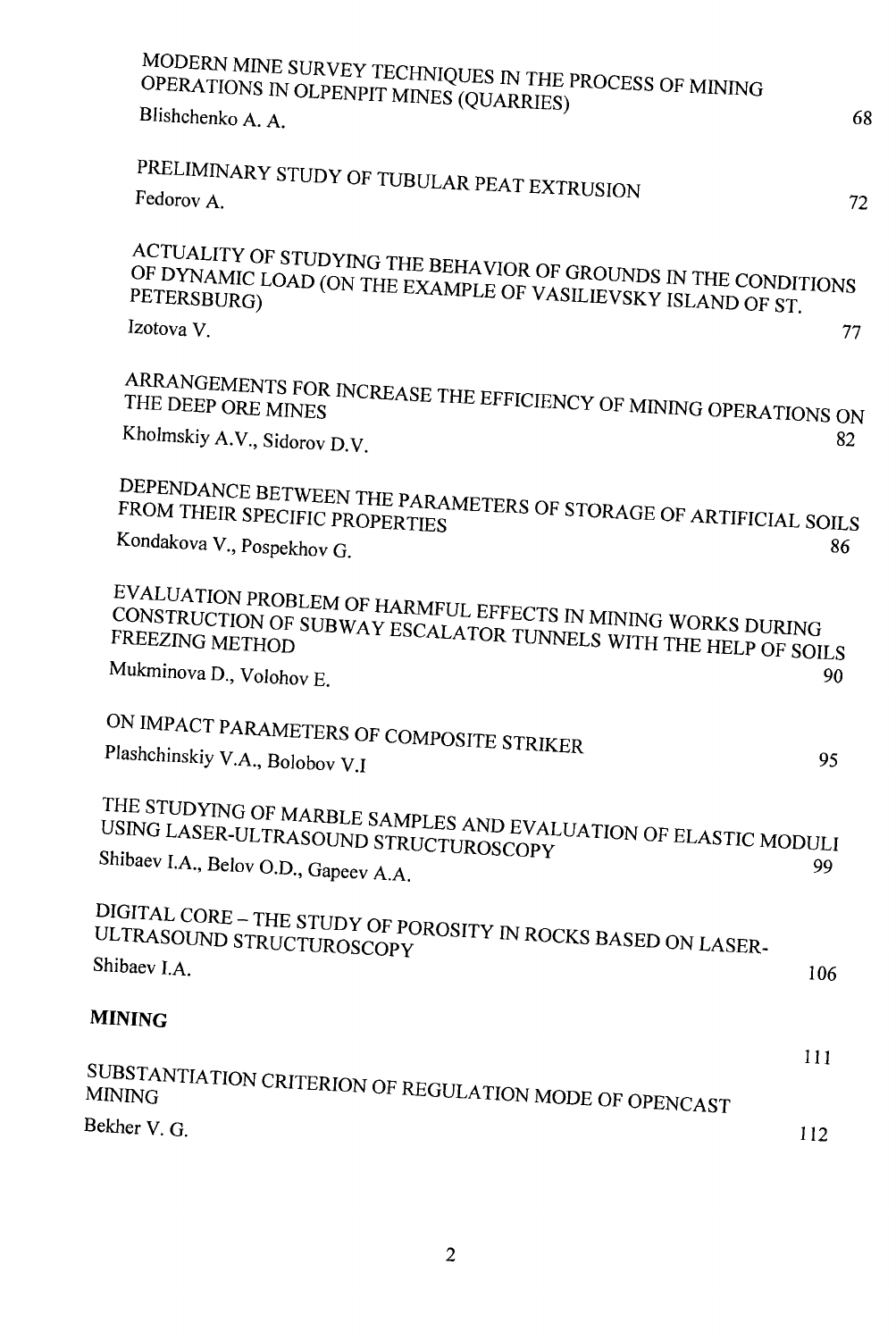| THE MAIN RELEVANT TECHNOLOGICAL SCHEME OF DEVELOPMENT OF<br>FLOODED SAND DEPOSITS                                                                                      | 122 |
|------------------------------------------------------------------------------------------------------------------------------------------------------------------------|-----|
| Ivanov V., Dzyurich D.                                                                                                                                                 |     |
| USING OF ARTIFICIAL STRIPS OF NON-COMBUSTIBLE MATERIALS IN THE<br>DEVELOPMENT OF COAL SEAMS PRONE TO SPONTANEOUS COMBUSTION<br>Golubev D.                              | 128 |
| FACTS ABOUT MINING: HOW THE PUBLIC IS EDUCATED IN GERMANY<br>Kleeberg, K.                                                                                              | 133 |
| DRIVER SAFETY SYSTEM. IMPLEMENTATION IN EUROPE<br>Manthey L., Popov D.M.                                                                                               | 137 |
| OPTIMIZATION OF LONG-TERM CEMENT QUARRY PRODUCTION SCHEDULE 145<br>Vu T., Drebenstedt C., Nguyen T.H.                                                                  |     |
| THE ASSESSMENT OF THE ROOF BEAM STABILITY IN MINING WORKINGS<br>Vilner M.                                                                                              | 153 |
| SAFETY-RECLAMATION-ENVIRONMENT-ENERGY                                                                                                                                  | 159 |
| THE USE OF SECONDARY POLYMERS TO ENSURE ENVIRONMENTAL SAFETY<br>STORAGE OF MINERAL WASTE ORE-DRESSING AND PROCESSING ENTERPRISE<br>IN THE SOUTHERN URALS<br>Babenko D. | 160 |
| ENGINEERING AND ECOLOGICAL SURVEY OF OIL-CONTAMINATED SOILS IN<br>INDUSTRIAL AREAS AND EFFICIENT WAY TO REDUCE THE NEGATIVE<br><b>IMPACT</b>                           | 164 |
| Bykova M. V., Pashkevich M. A.                                                                                                                                         |     |
| SUSTAINABLE DECISIONS: THE CASE OF STABILIZATION OF THE SETTLING<br><b>PONDS</b>                                                                                       | 169 |
| Irimie S. I., Irimie S., Kecs W., Munteanu R.                                                                                                                          |     |
| DEVELOPMENT OF DOMESTIC TECHNOLOGIES PRODUCE HIGH QUALITY<br><b>CLEAN DIESEL FUEL</b>                                                                                  | 179 |
| Kondrasheva N. K., Eremeeva A. M.                                                                                                                                      |     |
| SIMULATION OF COMBINED POWER SYSTEM WITH STORAGE DEVICE<br>Garipov B.                                                                                                  | 184 |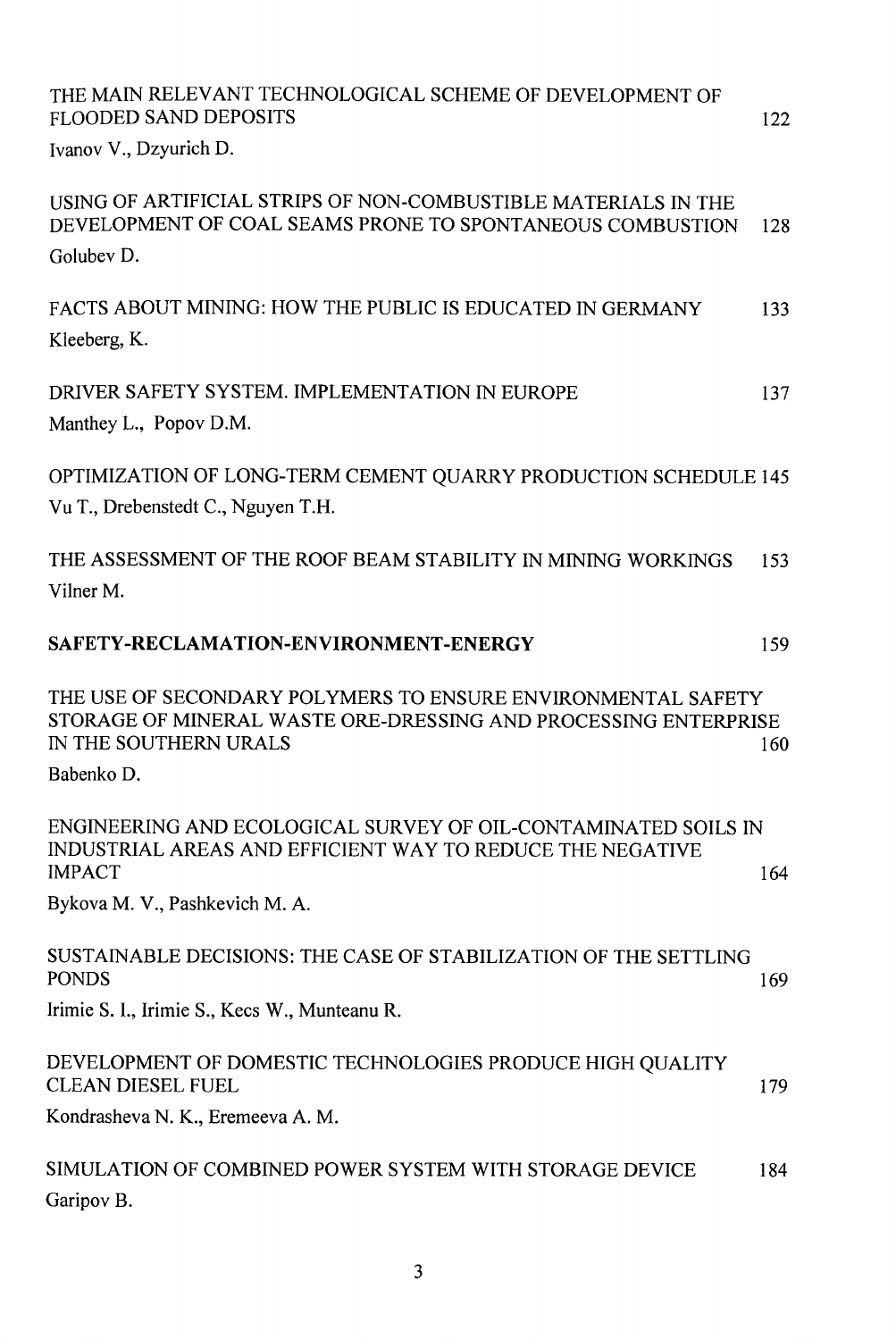| MODERN CONDITION AND PROSPECTS FOR THE DEVELOPMENT OF FOREST                                                                                                                                  |     |
|-----------------------------------------------------------------------------------------------------------------------------------------------------------------------------------------------|-----|
| INFRASTRUCTURE TO IMPROVE THE ECONOMY OF NATURE MANAGEMENT IS<br>Kovyazin V., Romanchikov A., Kitcenko A.                                                                                     |     |
| SYSTEMATIZATION OF CAUSES OF CARRIER EXCAVATOR FAILURES AND<br>INCREASING THE LONGNESS OF RESOURCE-DETERMINING ELEMENTS OF<br>THEIR TRANSMISSION BY THE ORGANIZATION SYSTEM OF LUBRICATION OF |     |
| Knyazkina V., Ivanov S.                                                                                                                                                                       | 197 |
| THE NEW TYPE OF HYDROTREATMENT CATALYSTS IMPLEMENTATION: FUELS<br>ECOLOGICAL REQUIREMENT STRENGTHENING                                                                                        |     |
| Konoplin R., Kondrasheva N., Shaidulina A.                                                                                                                                                    | 201 |
| THE EVOLUTION OF POLUTANS IN THE SUPERIOR PART OF EAST JIU RIVER                                                                                                                              |     |
| Simion A.F., Lazar M., Drebenstedt C.                                                                                                                                                         | 206 |
| THE INFLUENCE OF TAILING DUMPS FROM THE EASTERN PART OF THE JIU<br>VALLEY ON THE WATER QUALITY                                                                                                |     |
| Simion A.F., Drebenstedt C., Lazar M.                                                                                                                                                         | 215 |
| GEOÖKOLOGISCHE ANSÄTZE DER REKULTIVIERUNG VON EXTERN HALDEN<br>DER KOHLENLAGERSTÄTTEN<br>Muchina A.S.                                                                                         | 227 |
| THE PROBLEMS OF CRYOLITHOZONE MINING IN YAKUTIA<br>IN CONDITIONS OF GLOBAL WARMING<br>Pomortseva A.                                                                                           | 231 |
| THE ANALYSIS OF MODERN REGULATION DEVICES OF POWER STREAMS ON<br>THE BASIS OF FACTS - DEVICES<br>Shafhatov E. R.                                                                              | 241 |
| ARGUMENTS FOR IMPROVING KNOWLEDGE OF ENVIRONMENT AND<br>ENVIRONMENTAL PROTECTION MEASURES AMONG ADOLESCENTS                                                                                   | 246 |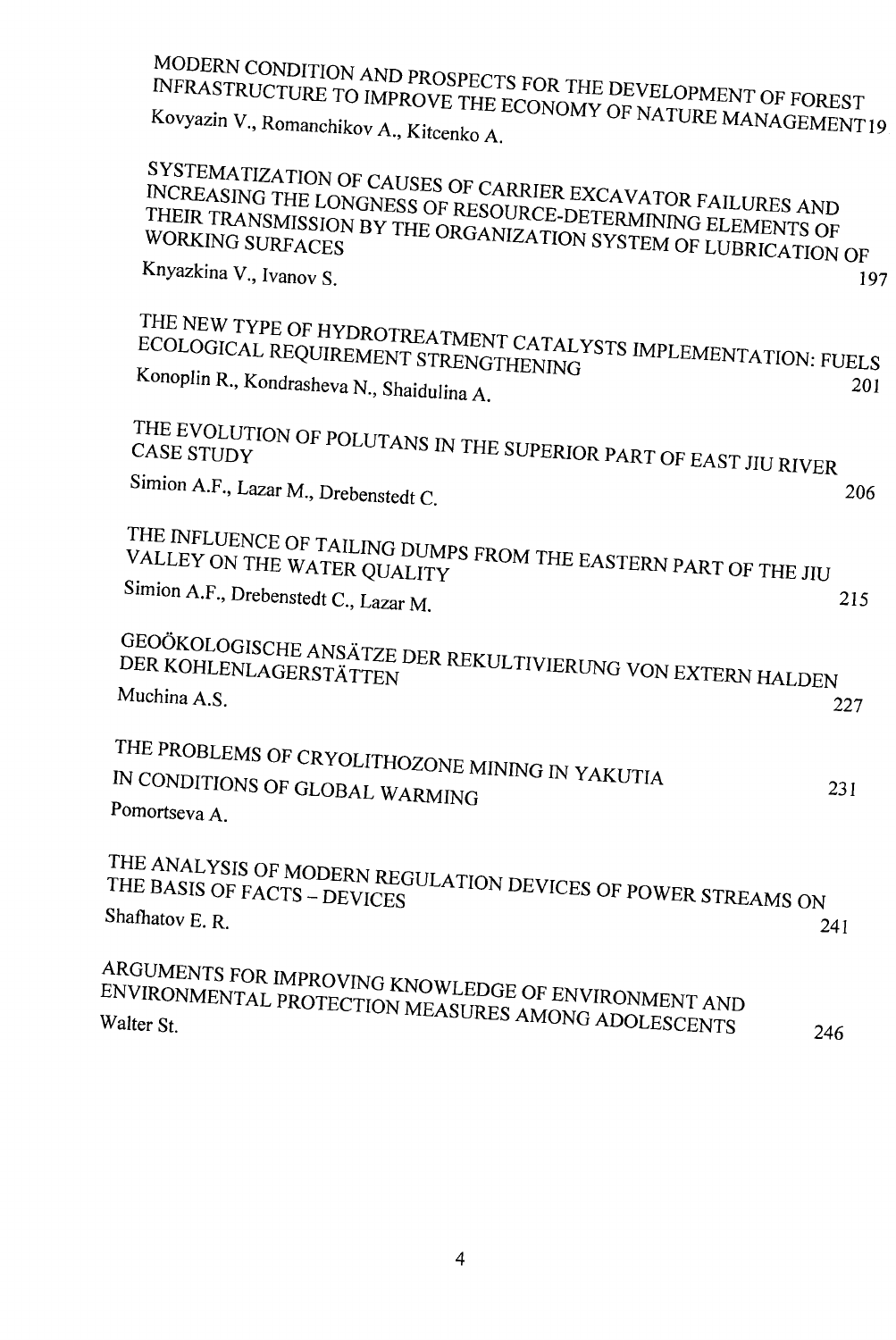## PROCESSING-MECHANICAL ENGINEERING-METALLURGY

249

 $\lambda$ 

 $\overline{7}$ 

| FEATURES OF THE WALKING MECHANISM OF A FLOATING PLATFORM<br>AUTONOMOUS MODULAR COMPLEX FOR THE EXTRACTION AND PROCESSING<br>OF PEAT RAW MATERIALS | 250 |
|---------------------------------------------------------------------------------------------------------------------------------------------------|-----|
| Fadeev D., Ivanov S.                                                                                                                              |     |
| MODERNIZATION OF TECHNOLOGICAL EQUIPMENT AS A WAY TO SAVE<br><b>ENERGY RESOURCES</b>                                                              | 254 |
| Filipenko I.                                                                                                                                      |     |
| AN INNOVATIVE TECHNOLOGY TO PROCESS MAN-MADE ZINC CONTAINING<br><b>WASTES</b>                                                                     | 259 |
| Kozlova O.N.                                                                                                                                      |     |
| MODERN APPROACH TO PRODUCING ALUMINA FROM NEPHELINE<br>Gorbachev M., Sizyakov V.                                                                  | 263 |
|                                                                                                                                                   |     |
| SPECIFICITY OF STRUCTURE AND PHASE COMPOSITION OF CAST ALUMINIUM<br>MATRIX COMPOSITES BASED ON THE SYSTEM Al-Ca-Ni-REE                            | 268 |
| Letyagin N.V., Akopyan T.K., Naumova E.A., Nikiforov A.R.                                                                                         |     |
| INCREASING THE LEVEL OF CONTROL AND MANAGEMENT OF ARC STEEL-<br><b>SMELTING FURNACES</b>                                                          | 272 |
| Martynova E., Bazhin V.                                                                                                                           |     |
| ESTIMATION OF THE CONSUMERS CONTRIBUTION IN THE ELECTRIC ENERGY<br><b>QUALITY INDICATORS</b>                                                      | 278 |
| Shklyarskiy Y., Skamyin Y.A., Rastvorova I.                                                                                                       |     |
| THE USE OF FLUXES IN TECHNOLOGY OF APPLICATION PROTECTIVE<br><b>COATINGS OF LOW-MELTING MELTS</b>                                                 | 284 |
| Serdiuk N., Sivenkov A., Priakhin E.                                                                                                              |     |
| HOT TEARING TENDENCY AND STRUCTURE EVOLUTION OF AL-5.5%ZN-1.5%MG<br>ALLOY WITH ADDITION OF CA AND FE                                              | 288 |
| Shurkin P.K., Belov N.A., Musin A.F.                                                                                                              |     |
| STUDY OF THE CHEMICAL COMPOSITION OF TIFLIS DAMASK STEEL<br>Sundurov A.V., Tumanova K.V, Dubovikov O.A, Bazhin V.Y                                | 292 |
|                                                                                                                                                   |     |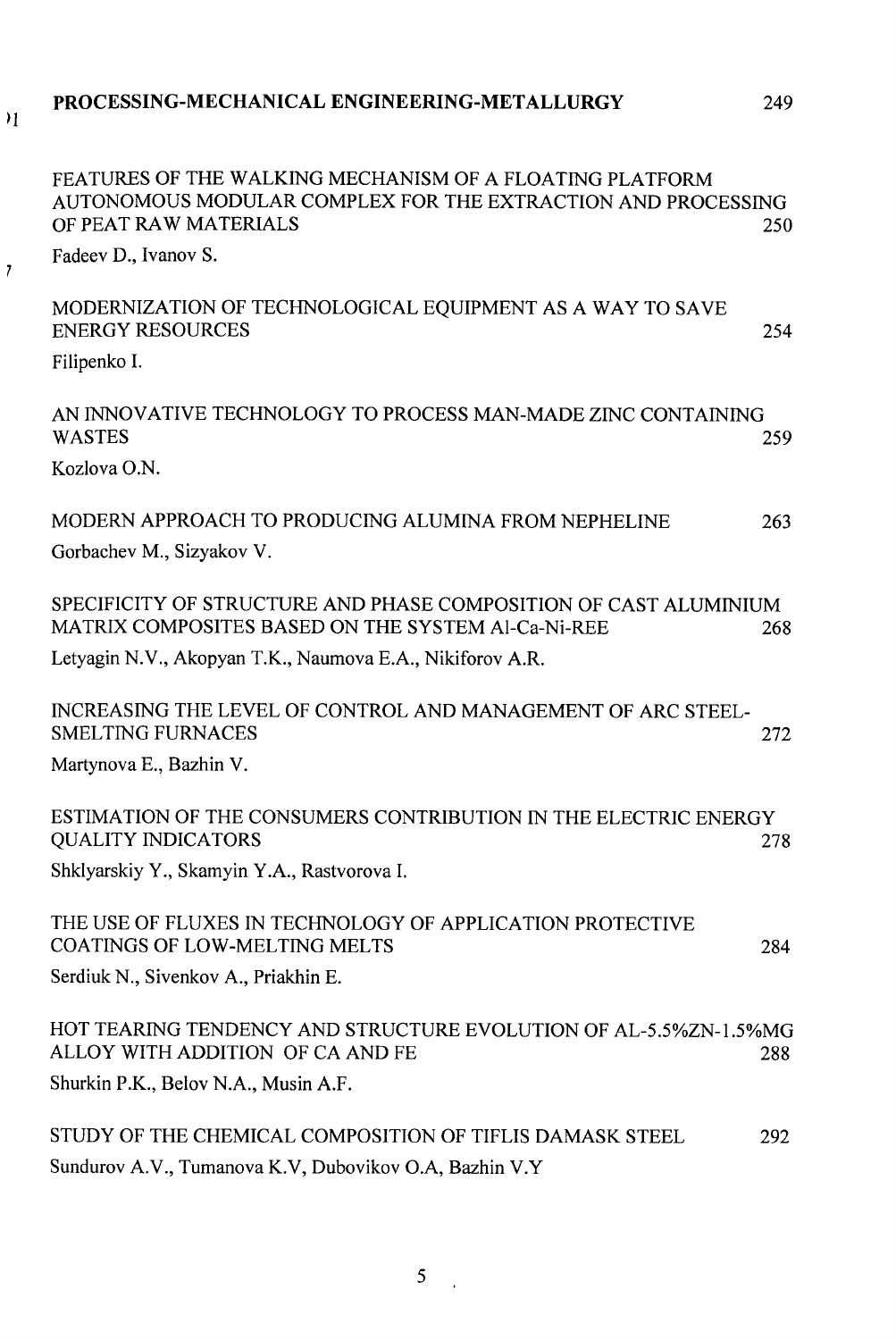| <b>DRILLING TECHNIQUE-CRUDE OIL AND NATURAL GAS</b>                                                                                                             |              |
|-----------------------------------------------------------------------------------------------------------------------------------------------------------------|--------------|
| METROLOGICAL ASSURANCE OF LIQUIFIED NATURAL GASES                                                                                                               | $29^{\circ}$ |
| Fizikov <sub>N.</sub>                                                                                                                                           | 298          |
|                                                                                                                                                                 |              |
| ENVIRONMENTAL TECHNOLOGIES IN THE PRODUCTION OF METALLURGICAL<br><b>SILICON</b>                                                                                 |              |
| Glazev M., Bazhin V.                                                                                                                                            | 303          |
| CHALLENGES IN PROCESSING OF COPPER ORES CONTAINING                                                                                                              |              |
| Kobylyanski A., Petrov G., Boduen A.                                                                                                                            | 307          |
| EFFECT OF GAS COMPRESSORS CONDITION ON GAS TRANSPORTATION                                                                                                       |              |
| Kokorin A.                                                                                                                                                      | 311          |
| IMPROVING THE EFFICIENCY OF WELL DRILLING AND COMPLETION BY<br>DEVELOPING A TECHNOLOGY USING A VISCOELASTIC SYSTEM FOR<br>TEMPORARY ISOLATION OF AQUEOUS LAYERS |              |
| Kuchin V.N., Dvoynikov M.V., Nutskova M.V.                                                                                                                      | 315          |
| PECULIARITIES OF THE CAREER VEHICLE AND DRILLING EQUIPMENT IN<br>ORDER TO OPTIMIZE THE PROCESS AND IMPROVE THE ENERGY EFFICIENCY<br>OF THE COMPLEX              |              |
| Kuzhelev A., Aleksandrov A.                                                                                                                                     | 322          |
| FINITE ELEMENT SIMULATION OF MULTIPHASE FLOW IN OIL RESERVOIRS -<br>COMSOL® MULTIPHYSICS AS A FAST PROTYPING TOOL IN RESERVOIR                                  |              |
| Nassan T. H., Amro M.                                                                                                                                           | 327          |
| RESEARCH OF MIXING OF HIGH VISCOSITY PETROLEUM PRODUCTS AND TIRE<br>AND RUBBER PROCESSING PRODUCTS                                                              |              |
| Sultanbekov R., Nazarova M.                                                                                                                                     | 337          |
| DISSOLVING OF ROCK SALT IN THE ACOUSTIC FIELD                                                                                                                   |              |
| Dudchenko O.L., Kurenkov D.S., Fedorov G.B.                                                                                                                     | 343          |
|                                                                                                                                                                 |              |